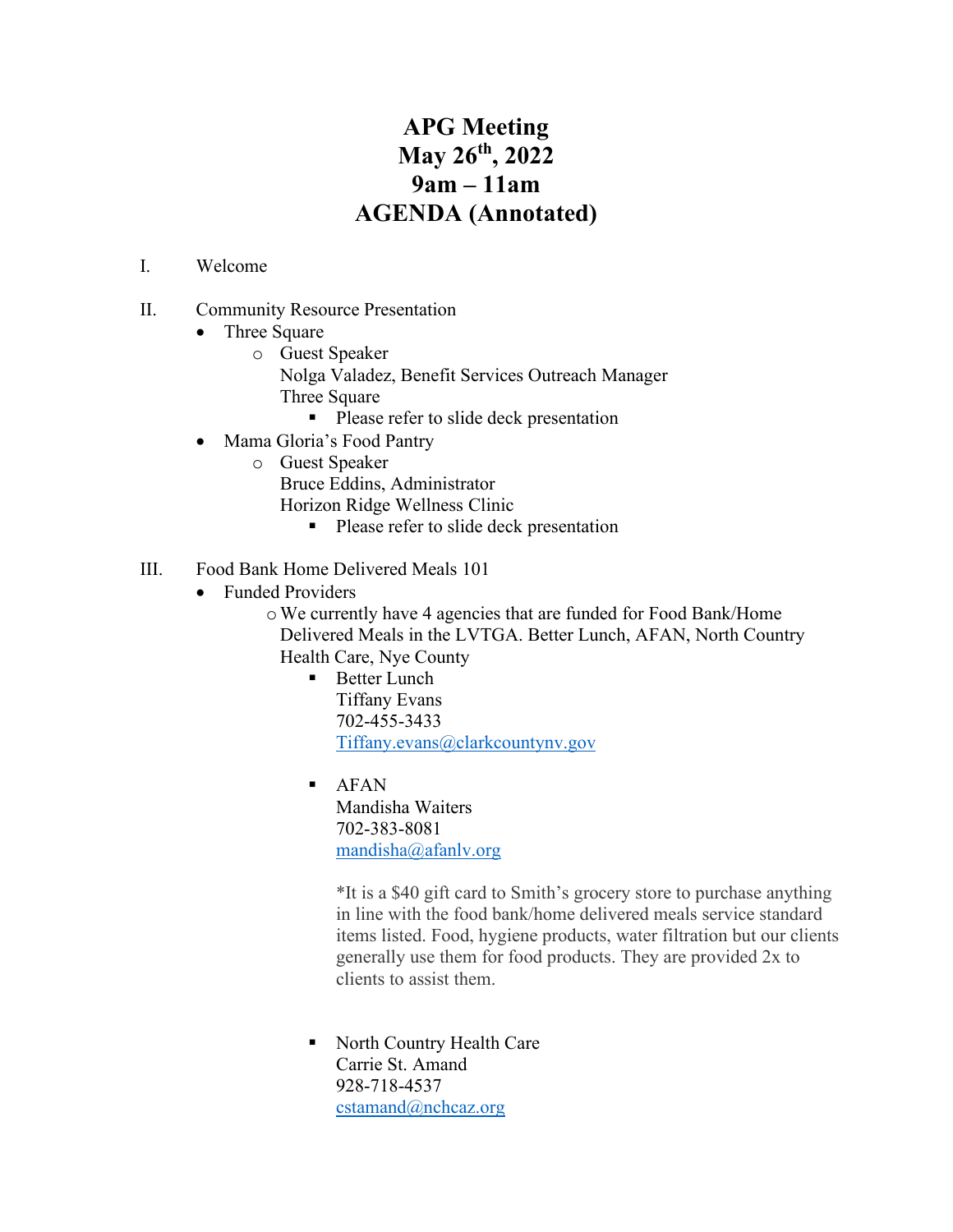- Nye County Anita Lockhart 775-751-7090 [alockhart@co.nye.nv.us](mailto:alockhart@co.nye.nv.us)
- IV. Food Bank/Home Delivered Meals- Better Lunch
	- Back in 2020 with CARES Act funding we were able to launch a home delivered meal program in response to COVID to support clients in staying in their homes particularly those with factors that make them more vulnerable medically, physically, socially, geographically, etc.
	- We had such success with the program that additional RW funds were secured to continue the program.
	- Over 22,000 meals have been delivered
	- Delivered Meals
		- o5 meals are delivered on a weekly basis
		- o Meals are fresh and never frozen
		- oSet Menu
			- Sample menu that rotates and changes about every 6 months
			- Meals are prepared for general consumption and may not meet specific dietary needs
				- Cannot accommodate special diets
- V. Food Bank/Home Delivered Meals Referrals Better Lunch
	- Referrals are only accepted by email to Tiffany Evans.
	- Eligibility Requirements
		- o Must not be receiving another food delivery service (ex: Meals on Wheels, Delivering with Dignity)
		- oCannot be homeless- Must have a physical address
		- o Must have a means to store and reheat food (ex: refrigerator and microwave)
		- oIn addition, must meet at least 3 additional criteria
			- Homebound, lack of family/friend network, pregnant, lives alone, lack of income, Food insecurity in the past 6 months, receives fixed income, no vehicle, unable to cook for self, resides in a food desert
- VI. Food bank/Home Delivered Meals Referrals
	- As with all other referrals these needs to be submitted through CAREWare
	- Clients can not self refer
	- Referrals must include
		- o An identified food insecurity
	- Again the exception are referrals for Better Lunch those will be submitted by email to Tiffany Evans.
- VII. Questions, Comments, Concerns
- VIII. RWPA Contacts
	- New Triyoung Helpdesk Email